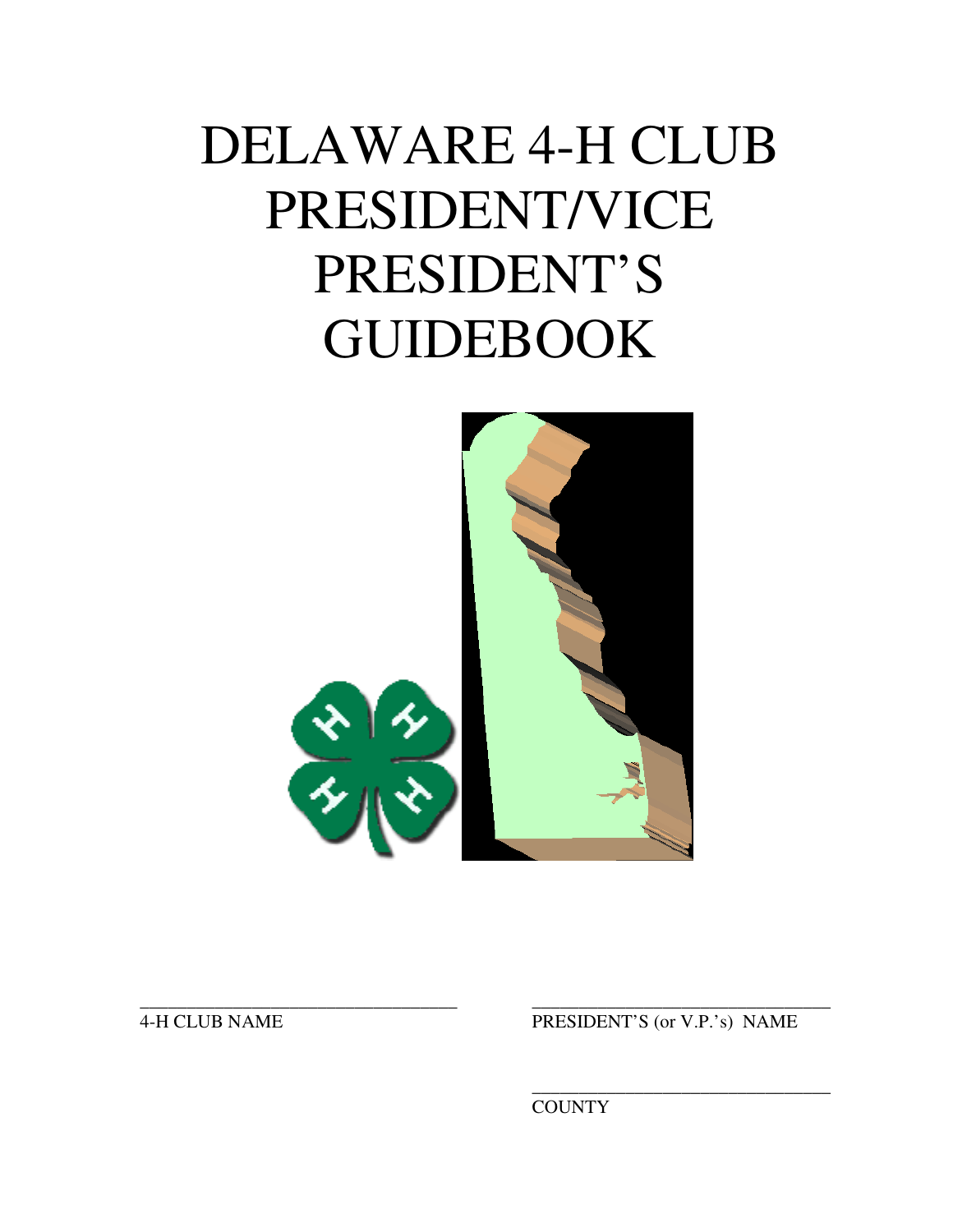# **Club President & Vice President**

Congratulations on being elected your 4-H club president or vice president! With the honor comes a number of responsibilities. This book will outline some of your basic honor comes a number of responsibilities. This book will outline some of your basic duties and help you work with your club leaders and members to ensure a successful year.

As you will soon see, there is more to being the president than running the meetings. You and the VP need to work with your club leaders (and perhaps even the rest of the executive officers) to plan the club programs and see that all activities are well-planned and presented. Don't be afraid to divide the tasks and ask others to help. If your club is fortunate to have older members who are not officers, get them involved in specific roles to help you and the club.

Remember that leading meetings is a skill that we all learn. You'll find it gets easier the longer you practice it! This skill is one that you will carry for a lifetime. You will be able to step into leadership positions in the community, in your business, and in your faith community using the skills you'll learn and polish as the 4-H Club President.

Finally, don't be afraid to ask for help from your advisors or the 4-H Agent. We all admire you for being elected President and want you to succeed.

You have a wonderful opportunity to learn more about your club, your members, and most importantly, about yourself in the coming year. Take advantage of this time to polish your leadership skills and inspire your club to truly Make the Best Better!

# **Characteristics of a Good Officer**

- Active 4-H Participant in local, county and state activities
- $\blacksquare$  Leader
- Role Model
- **Friendly**
- **Enthusiastic**
- **Tactful**
- **Team Player**
- Respectful
- Committed
- Dedicated
- **Encourager**
- **Positive Attitude**
- Prepared
- Always let members know that their attendance and involvement at meetings and at county and state activities are important!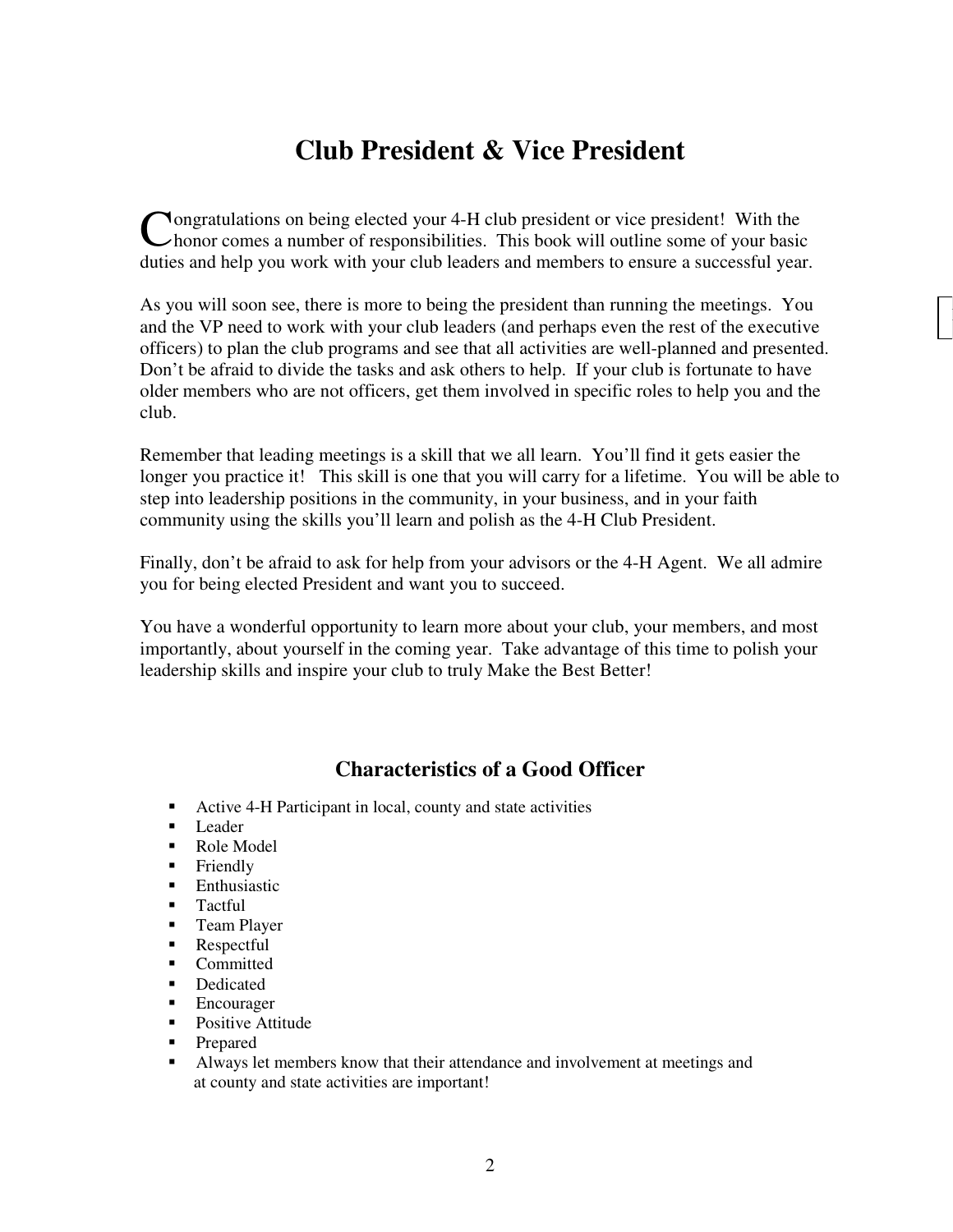# **PRESIDENT / VICE PRESIDENT DUTIES:**

- Provide assistance to club leaders
- Plan Agenda for club meeting **(See Sample Agenda)**
	- o Review planned agenda with leader prior to meeting
	- o Provide copy of agenda to other officers during meeting
- Assist and insure meeting room is set up and cleaned up for meetings
- Start meeting on time; end on time at a convenient time for everyone involved
- Run effective meetings. Keep the conversation focused on the issue at hand.
- Maintain Control of meeting (Vice President serves as Sgt. At Arms)
- Be Prepared (Knowledgeable of information being covered)
	- o Provide good detail; explain 4-H programs and activities thoroughly.
- If you are unable to be at a meeting, contact and provide advance notice to Vice President.
- Require Secretary Minutes at each meeting (even in absence of Secretary)
- Require Treasurer Report at each meeting (even in absence of Treasurer)
- Involve other club members in meeting (Reports under Old Business, Motions, Selection of Committees)
- **Encourage Safety Report at each meeting**
- Encourage Health Report at each meeting
- **Appoint Committees for club activities (Do not chair committees, nor appoint self to a** committee, don't choose the same members for every committee, and choose different members to serve as chairpersons) **(See sample committee sheet)**
- Make meeting/club activities fun and educational. Use your meeting time wisely by setting up speakers or activities that relate to your club's focus. Do not default to crafts or unsupervised play time month after month or members (and their parents) will wonder what they are getting out of it.
- Plan and coordinate Speakers for club meetings; introduce speakers at each meeting
- Suggest possible tours for club members
- Be a good role model for other members in your club; be an active 4-H participant
- Encourage younger members to participate and be involved in 4-H—they are the future of your club!
- Be available for other club members; provide a telephone number or email address so they can contact you
- **Encourage everyone in club to work together and help each other**
- Don't just push ahead your ideas/thoughts; listen to your members and make democratic decisions.
- Cast deciding vote if necessary
- Work with other officers of club
- Work with leader and other officers to develop club program for year **(see Sample Club Calendar)**
- Determine Other Leadership Roles for Club Membes:
	- **Program: Speakers, Films, Videos, Demonstrations, Activities**
	- **Membership: New Member Recruitment**
	- Recreation: *Planned* fun activity or game at each meeting
	- Community Service Coordinates service activities to help others
	- $\blacksquare$  Health Reporter Provides health reports at meeting
	- Safety Reporter Provides safety reports at meeting
	- Song Leader Leads club members in songs at meetings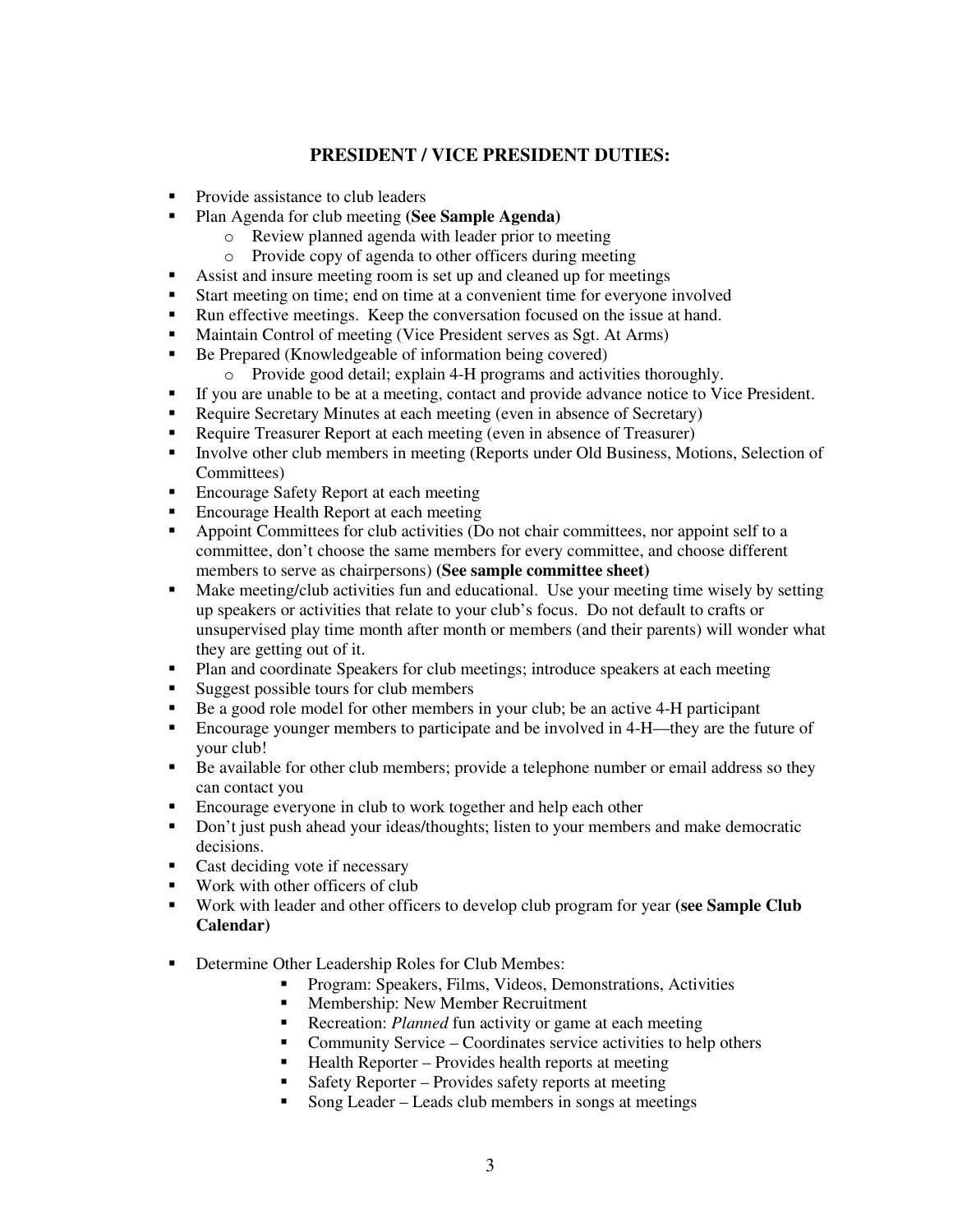# **At A Glance…**

## **Basic Motions**

| President:    | Do I hear a motion?                            |
|---------------|------------------------------------------------|
| $1st$ Member: | I move that (never, "I make a motion that we") |
| President:    | Is there a second?                             |
| $2nd$ Member: | I second the motion                            |
| President:    | Is there any discussion?                       |
| President:    | All those in favor say "Aye"                   |
| President:    | All those opposed say "Nay"                    |
| President:    | Motion Carried OR (Motion is defeated)         |

Note: If in doubt of vote, ask for a show of hands.

### **Ways to vote at club meetings:**

- Voice Vote
- **Show of Hands**
- **Standing Vote**
- **Ballot**
- Roll Call
- Honor System (Close Eyes; Raise Hands)

# **Routine Order of Business:**

Call to Order Pledges (Pledge of Allegiance, 4-H Pledge) Secretaries Report Treasurer's Report Health/Safety Reports (Committee Reports) Old Business New Business Program\* Adjourn Recreation

\*When you have speakers or program presenters, offer them the opportunity to make their presentations after the Pledges so they do not end up sitting through your meeting. Another alternative that respects their time is to give them a particular time. If your meeting starts at 7:00 pm, have them come at 7:45 pm.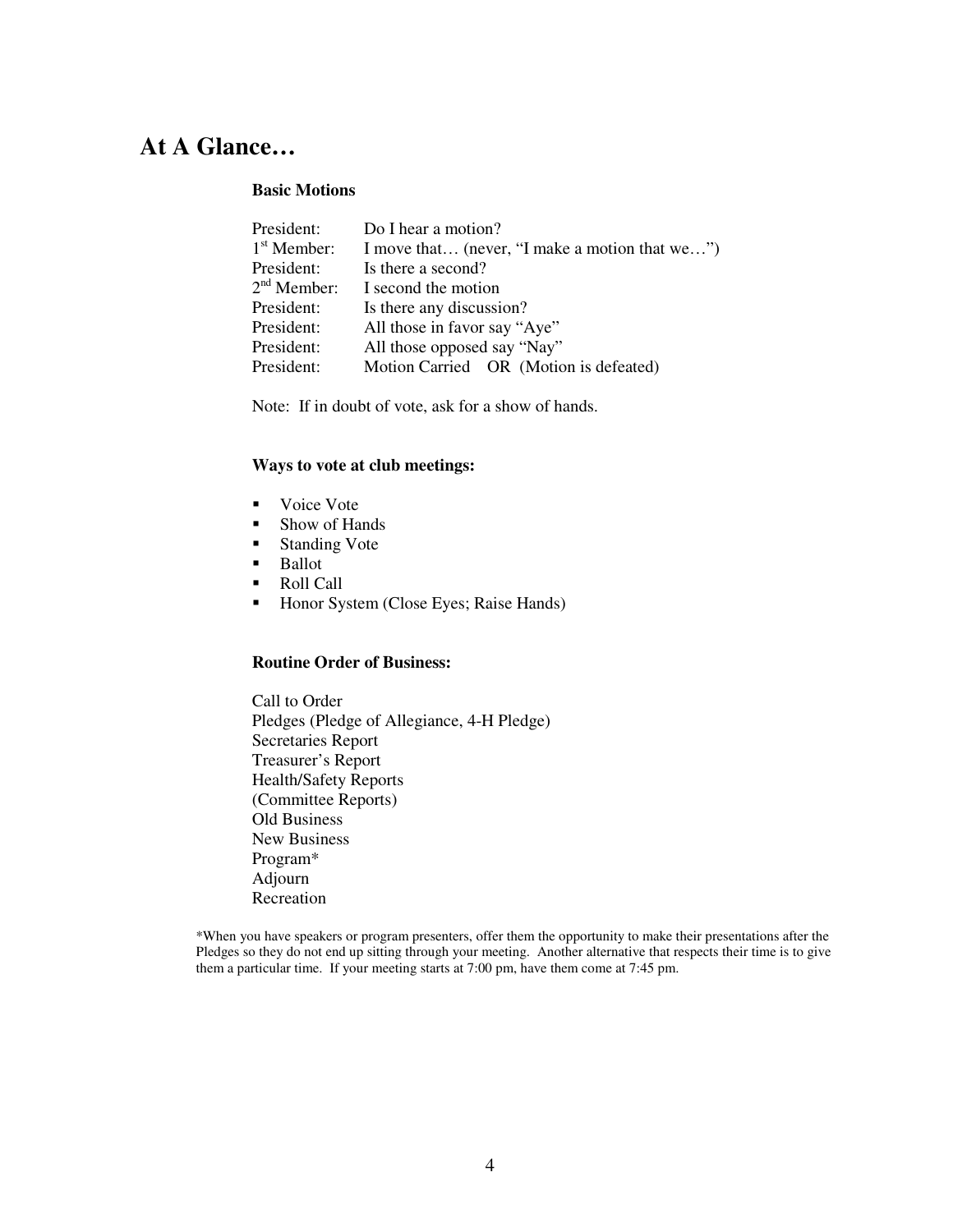# **Parliamentary Procedure<sup>1</sup>**

Sometimes meetings are very chaotic when making group decisions. Everyone talks at once, trying to sway others to a different point of view. A basic knowledge of parliamentary procedure can make the group decision process more orderly. It is an important skill youth can use throughout life. Parliamentary procedure is used by most groups as they conduct their meetings. A few examples where parliamentary procedure is practiced include Congress, county commissioners, school boards, local fair boards and county 4-H clubs and committees.

## **What Is Parliamentary Procedure?**

It is an organized method for a group to accomplish their goals in an effective, fair, and efficient manner. It is effective by providing an orderly way to conduct the group's business and make decisions. It is fair because it is a democratic process for making a decision. It is efficient by keeping the group focused. One item of business is disposed of before going on to another. Most parliamentary procedure is based on Robert's Rules of Order which describes procedures on how to conduct items of business.

4-H meetings are often the first exposure young people will have to parliamentary procedure. There are volumes of material written on the fine points of parliamentary procedure, but only the basics are necessary for 90% of the business conducted at a local 4-H club meeting. Start with the basics of parliamentary procedure in this fact sheet, then continue to "learn by doing."

## **The Motion**

One of the basics of parliamentary procedure is how to move and dispose of a motion. Here are the steps to follow:

- 1. Recognition by the chair. A member seeks permission to speak to initiate a motion by simply raising his/her hand or standing and saying "Mister/Madam President..." When the president recognizes the member, that member has the floor and may speak.
- 2. The motion. A member should say, "I move that we buy a 4-H flag." It is not correct to say, "I make a motion that ..."
- 3. Second. The motion must receive a second before any discussion begins. A member does not need to be recognized to second a motion but just states, "I second the motion" or simply "Second". Obtaining a second indicates that at least two people favor discussing the motion. If there is no second, the motion is dropped.
- 4. Discussion. Once the motion has been moved and seconded, its merits can then be discussed. A member of the group must first be recognized by the president. The member gives reasons for or against the motion to the group.
- 5. Vote. Discussion on a motion may end in three ways: (1) No one says anything; (2) A member says "I call for the question" which means that the member wants the motion brought to a vote, or (3) The president decides that there has been adequate discussion. Some methods of voting include: voice vote (aye/nay) , a show of hands, standing, roll call, or by secret ballot. The president should always call for both sides of the vote even if the vote appears to be unanimous. The president announces the result of the vote. "The motion passes/fails." A majority is needed to pass a motion. A majority is more than half of the members present and voting.

<sup>1</sup>Archer, T.M., Dill, D., and Weber, E.M., (no date). *Parliamentary Procedure*. Ohioline Fact Sheets. http://ohioline.ag.ohio-state.edu. Retrieved 11/07/2003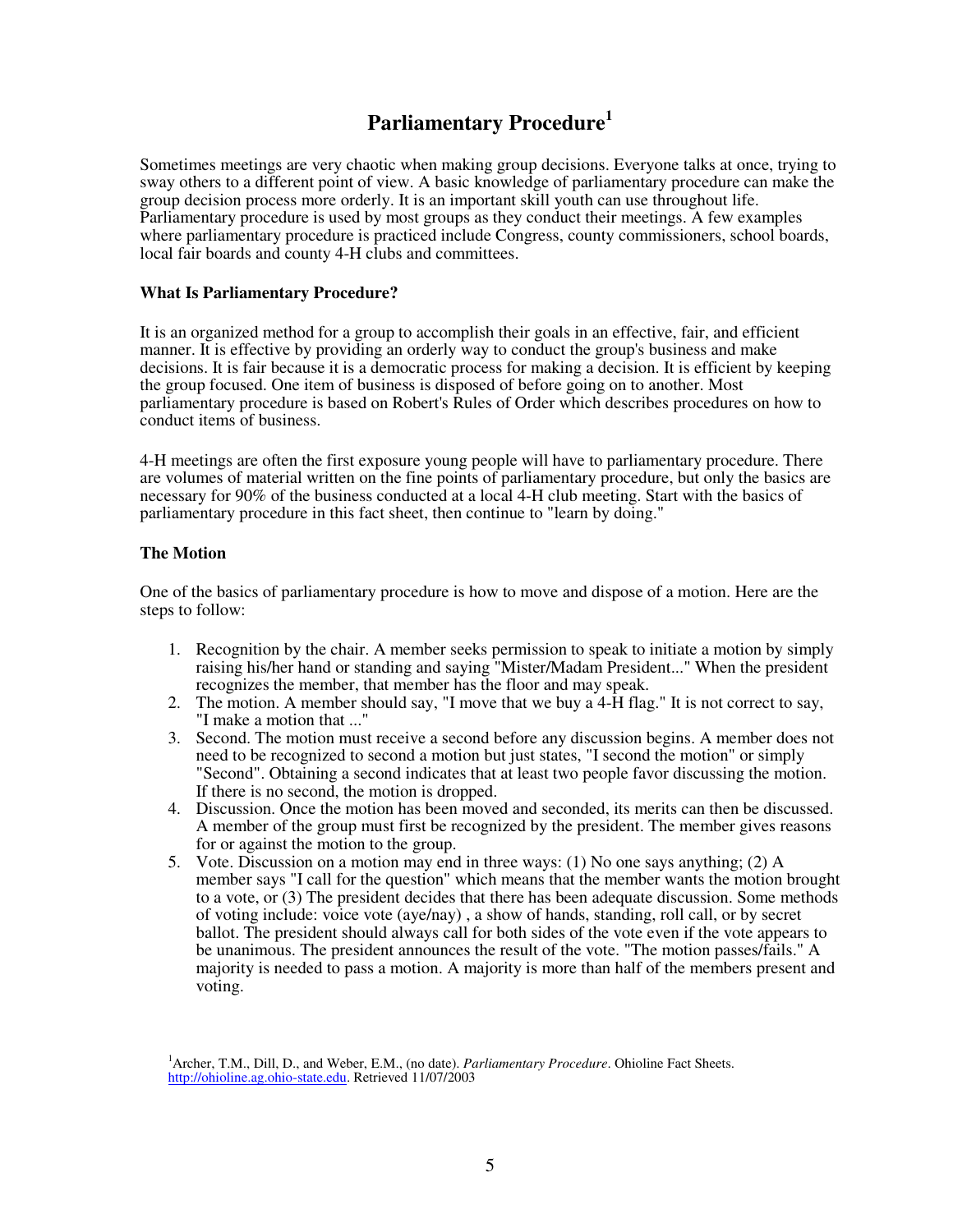## **Amendments**

There are times when members of the group will want to change the motion while it is in the discussion phase. This is called an amendment. It is recommended that only one amendment be permitted per motion. An amendment generally strikes out, adds, or substitutes words in the main motion. A motion has been moved and seconded and is being discussed. To amend a motion:

- 1. A group member is recognized by the president to speak, then says, "I move to amend the motion to buy a 4-H flag by adding the words 3 ft. x 5 ft."
- 2. A second to this amendment is required.
- 3. Discussion follows and is for only the amendment, not the original motion. In the example, members may discuss the merits of a 3 ft. x 5 ft. size of 4-H flag, not if they are to purchase a flag (original motion).
- 4. When it is time to vote, the president conducts a vote to determine if the amendment passes. A majority is needed.
- 5. If the amendment passed, discussion follows on the motion as amended. In our example, "I move that we buy a 3 ft. x 5 ft. 4-H flag."
- 6. After discussion, a vote is taken on the motion as amended. A majority is needed.
- 7. If the amendment did not pass, discussion on the original motion continues, which in our example, is "to buy a 4-H flag."
- 8. After discussion, a vote is taken on the motion. A majority vote is needed.

Tip: For less formal meetings, such as 4-H club meetings, it may be best to introduce complicated ideas by discussion before the motion is made. This eliminates the need for most amendments.

## **To Lay On Or Take From The Table**

There are times when there is a reason to delay the decision on a motion. Perhaps there is not enough information to make a decision. The procedure to do this is called "laying on the table." This delays a decision until another time.

- 1. During discussion of a motion, a member is recognized by the president and says, "I move to lay the motion on the table."
- 2. Once again, a second is required.
- 3. There is no discussion permitted. The group proceeds directly to vote whether to table the motion or not. A majority is needed.
- 4. To bring back the motion so it can be discussed and acted upon, is called "taking from the table." While in old business, a member says, "I move to take from the table (motion's name)."
- 5. A second is required.
- 6. There is no discussion permitted. The group proceeds to vote whether to bring the motion from the table or not. A majority is needed. Once a motion has been brought back from the table, it is the next item of business.

Tip: Generally, a tabled motion comes back for consideration at the next regular meeting. Don't use the motion to table as a way to "kill" a motion.

# **Adjournment**

Adjournment is used to end the meeting.

- 1. To adjourn the meeting, a member is recognized by the president and says, "I move that we adjourn."
- 2. Once again a second is required.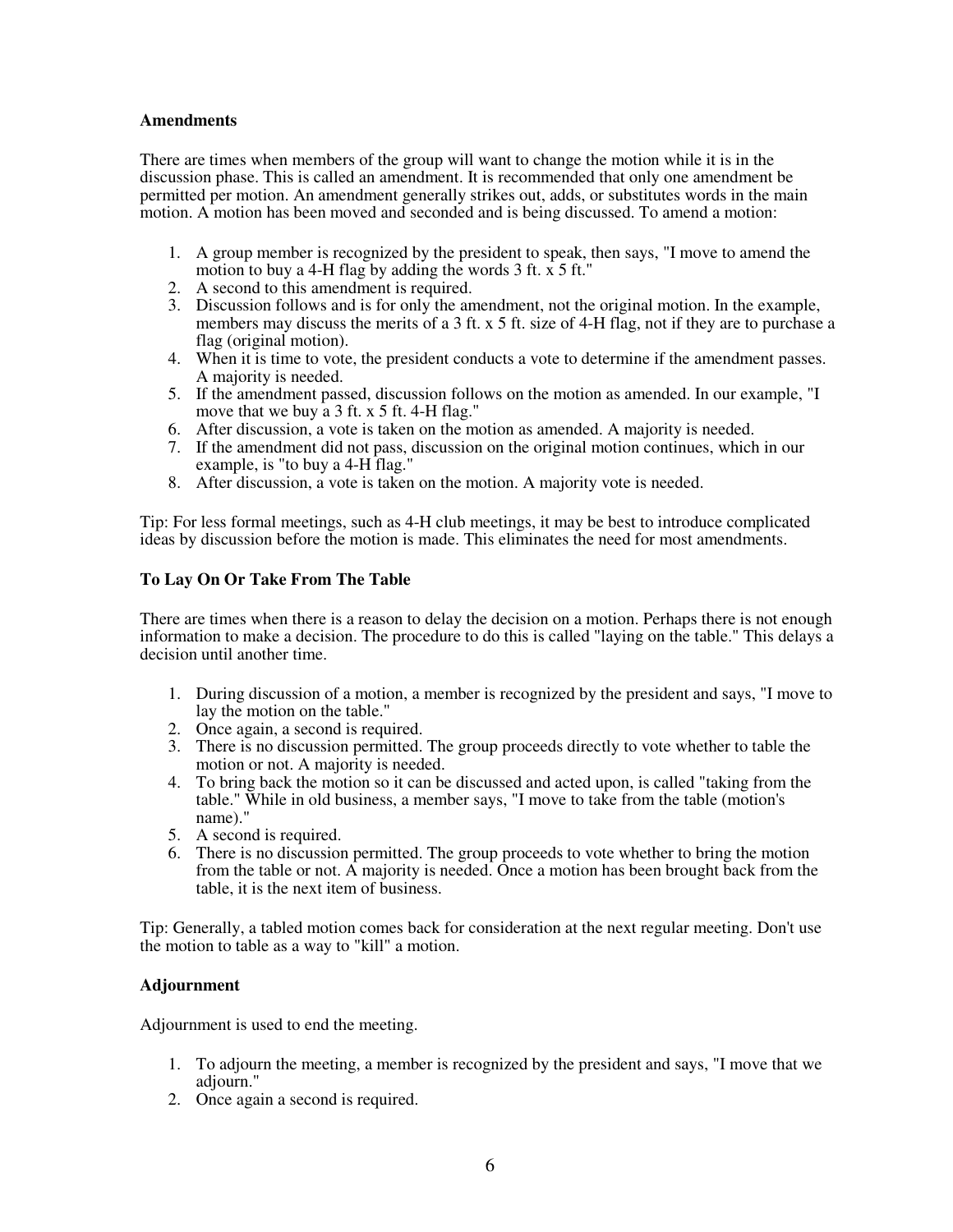3. There is no discussion permitted. The group proceeds to vote whether to end the meeting or not. A majority is needed.

A motion to adjourn can be given at any time during a meeting, but hopefully will not be misused by club members to adjourn prematurely when there is important business yet to be addressed.

## **References**

Robert, Henry M. (1970). Robert's Rules of Order, Newly Revised, Scott, Foresman and Company, Glenview, IL, 1970.

# **Sample Agenda**

# **Creative Clovers 4-H Club Thursday, October 20, 200-**

<Get acquainted activity for early arrivals>

- 1. Call to Order
- 2. Pledges (Pledge of Allegiance, 4-H Pledge)
- 3. Roll Call/Secretaries Report
- 4. Treasurer's Report
- 5. Health/Safety Reports
- 6. Committee Reports
	- Membership
		- Community Service
- 7. Old Business
	- a. National 4-H Week events
	- b. County Achievement Event
- 8. New Business
	- a. Fund-Raiser for Year-end trip
	- b. Community Service for Holidays
	- c. County Public Speaking Contest
	- d. Project Selection
- 9. Adjourn

Program: June Smith, Toastmasters Intl. – Giving Successful Speeches

Recreation: <get acquainted name-games>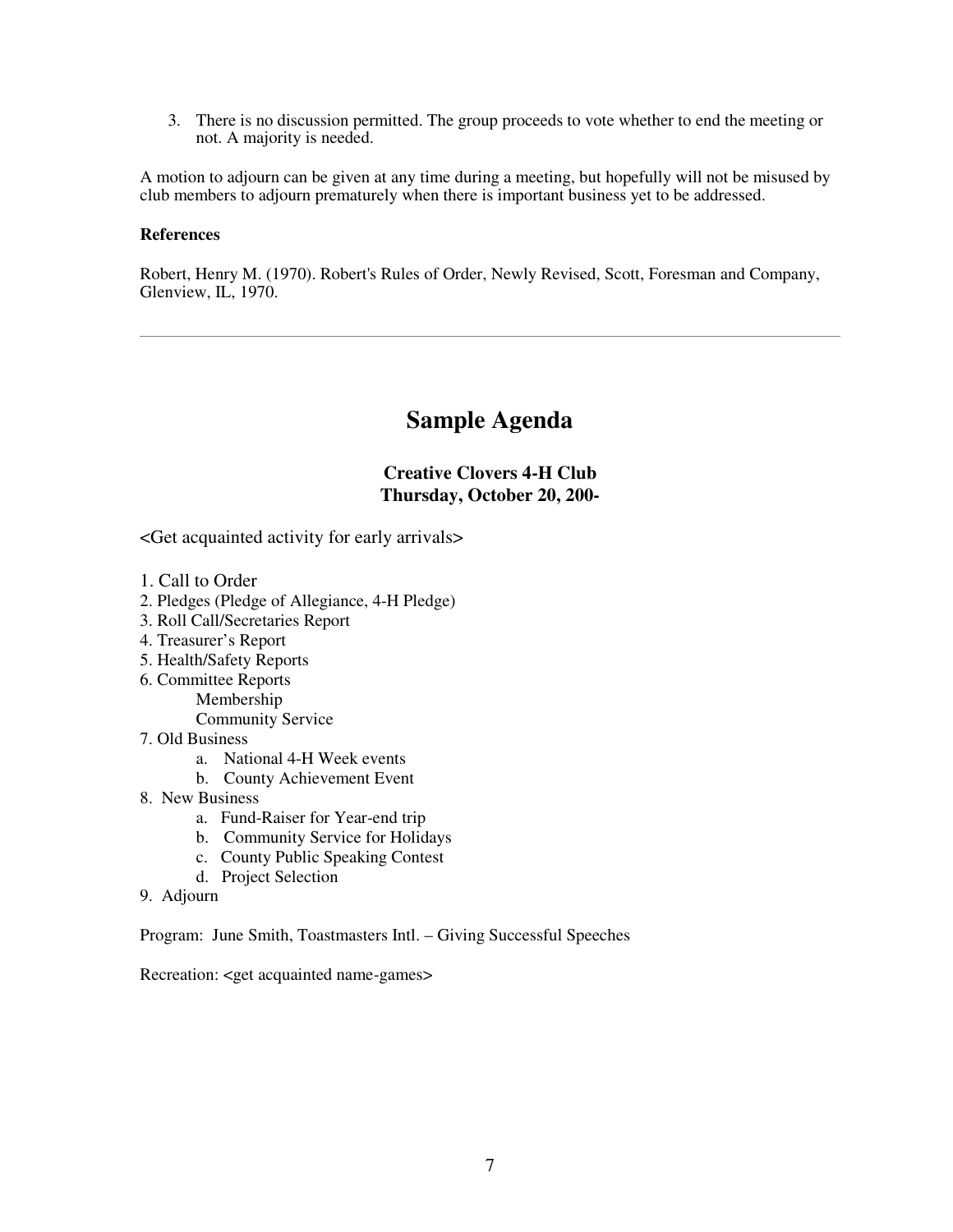# **Sample Committee Sheet**

*Committees meet between club meetings to organize or conduct their activity. Committee Chairs should be ready to report on their activities. The Membership Committee works together to recruit new members, then report on what they did, where they recruited, and how many new members they've brought into the club.* 

# **Creative Clovers 4-H Club**

**Executive Committee:** Brian (President), Tom (VP), Roberta (Treasurer), Freda (Secretary)

**Program:** Tom (chair), Anna, Concetta, Tiffani

**Membership:** Helen (chair), Diane, Ed, Freda

**Recreation:** Ginger (chair), Preeti, Jan,

**Community Service:** Anna (chair), Diane, Mary, Nick

**Refreshments:** Roberta (coordinator) (each family assigned a different month)

**Health Reporter:** Nick

**Safety Reporter:** Ed

**Song Leader:** Diane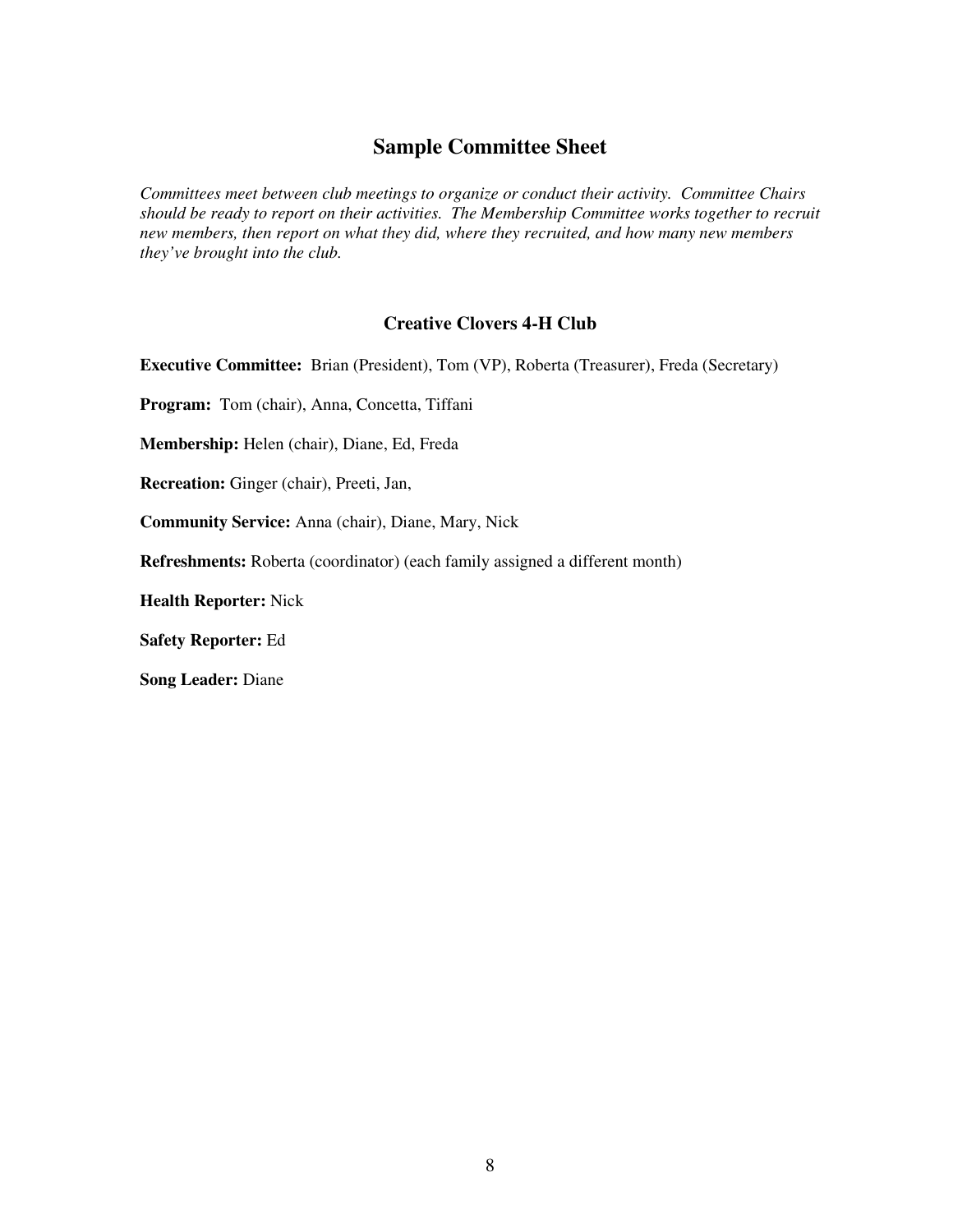# **Sample Club Calendar**

*Note: Each club's activities should support the project/s taken in the club as well as county and state events. So, a horse club's activities will vary greatly from an Environmental club's and both of these will be different than a general club. This calendar is intended to give you some ideas about organizing the year's programs so that your members are prepared and ready for upcoming events.* 

Discuss: Make A Difference Day Project Discuss: Christmas Service Activity Public Speaking Contest Club Christmas Party Halloween Parade Favorite Foods

# **DUE: Enrollment Cards DUE: ---Public Speaking Contest Entry**

Program: June Smith, Toastmasters Intl. Program: Jane Smith, Tablesetting

\_\_\_\_\_\_\_\_\_\_\_\_\_\_\_\_\_\_\_\_\_\_\_\_\_\_\_\_

 $\frac{1}{2}$  ,  $\frac{1}{2}$  ,  $\frac{1}{2}$  ,  $\frac{1}{2}$  ,  $\frac{1}{2}$  ,  $\frac{1}{2}$  ,  $\frac{1}{2}$  ,  $\frac{1}{2}$  ,  $\frac{1}{2}$  ,  $\frac{1}{2}$  ,  $\frac{1}{2}$  ,  $\frac{1}{2}$  ,  $\frac{1}{2}$  ,  $\frac{1}{2}$  ,  $\frac{1}{2}$  ,  $\frac{1}{2}$  ,  $\frac{1}{2}$  ,  $\frac{1}{2}$  ,  $\frac{1$ 

 $\frac{1}{2}$  ,  $\frac{1}{2}$  ,  $\frac{1}{2}$  ,  $\frac{1}{2}$  ,  $\frac{1}{2}$  ,  $\frac{1}{2}$  ,  $\frac{1}{2}$  ,  $\frac{1}{2}$  ,  $\frac{1}{2}$  ,  $\frac{1}{2}$  ,  $\frac{1}{2}$  ,  $\frac{1}{2}$  ,  $\frac{1}{2}$  ,  $\frac{1}{2}$  ,  $\frac{1}{2}$  ,  $\frac{1}{2}$  ,  $\frac{1}{2}$  ,  $\frac{1}{2}$  ,  $\frac{1$ 

# **OCTOBER NOVEMBER**

**DECEMBER** Christmas Party! **JANUARY** 

Quick info/demo on Favorite Foods **DUE: Favorite Foods Entries!** 

 Discuss: Favorite Foods Caroling & Carry-In County Judging Contests Work on Project Books<br>DUE: ---

Program: Bob Smith, Judging Contests

# **FEBRUARY MARCH**

Discuss: County Demonstrations Contest Discuss: Fund-Raiser County Judging Contests County Fashion Revue/Consumer Event Fund-raiser for Year-End Trip Ag Day at UD State Camp

**DUE: County Demo Contest Entry** 

Program: Demo How-To's

 **DUE: ---** 

**State Camp Applications** Program: Fashion on A Budget